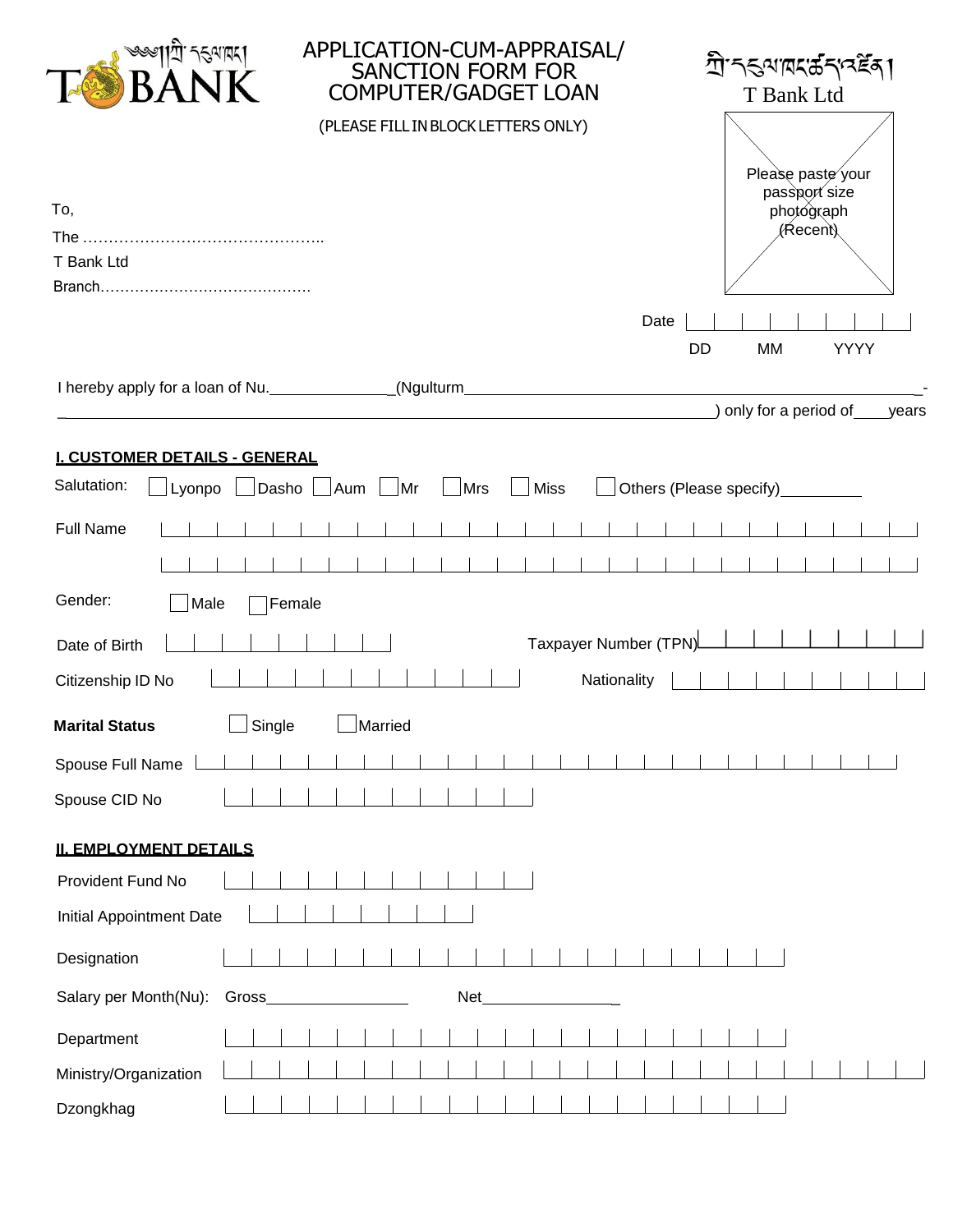#### **III.MAILING ADDRESS**

| Address                                                       |                          |                            |                  |
|---------------------------------------------------------------|--------------------------|----------------------------|------------------|
|                                                               |                          |                            |                  |
| Post Box No                                                   |                          |                            |                  |
| Dzongkhag                                                     |                          |                            |                  |
| <b>IV. PERMANENT ADDRESS</b>                                  |                          |                            |                  |
| Thram No<br>House No                                          | Village                  |                            |                  |
| Dzongkhag<br>Gewog                                            |                          |                            |                  |
| <b>V. CONTACT DETAILS</b><br>Phone No<br>Fax No               | Mobile No<br>Email Id    |                            |                  |
| <b>VI. COMPUTER DESCRIPTION</b>                               |                          |                            |                  |
| $\Box$ Laptop<br>Desktop<br>Make                              |                          |                            |                  |
| Model                                                         |                          |                            |                  |
| <b>VII. LOAN WITH OTHER FIS (IF ANY)</b><br><b>Account No</b> | <b>Sanctioned Amount</b> | <b>Monthly Installment</b> | Loan Outstanding |
| 2.                                                            |                          |                            |                  |
| 3.                                                            |                          |                            |                  |
| 4.                                                            |                          |                            |                  |
| 5.                                                            |                          |                            |                  |

#### *Certification*

*The undersigned certifies that, to the best of my/our knowledge and belief that all information contained in this loan application form and the accompanying statements and documents is true, complete and correct. The undersigned agrees to notify the Bank immediately of any material changes in this information. Further, the undersigned assures to make prompt and timely repayments as per the agreement. In event of non-compliance, the undersigned hereby authorizes T Bank to take legal action as per T Bank Ltd norms*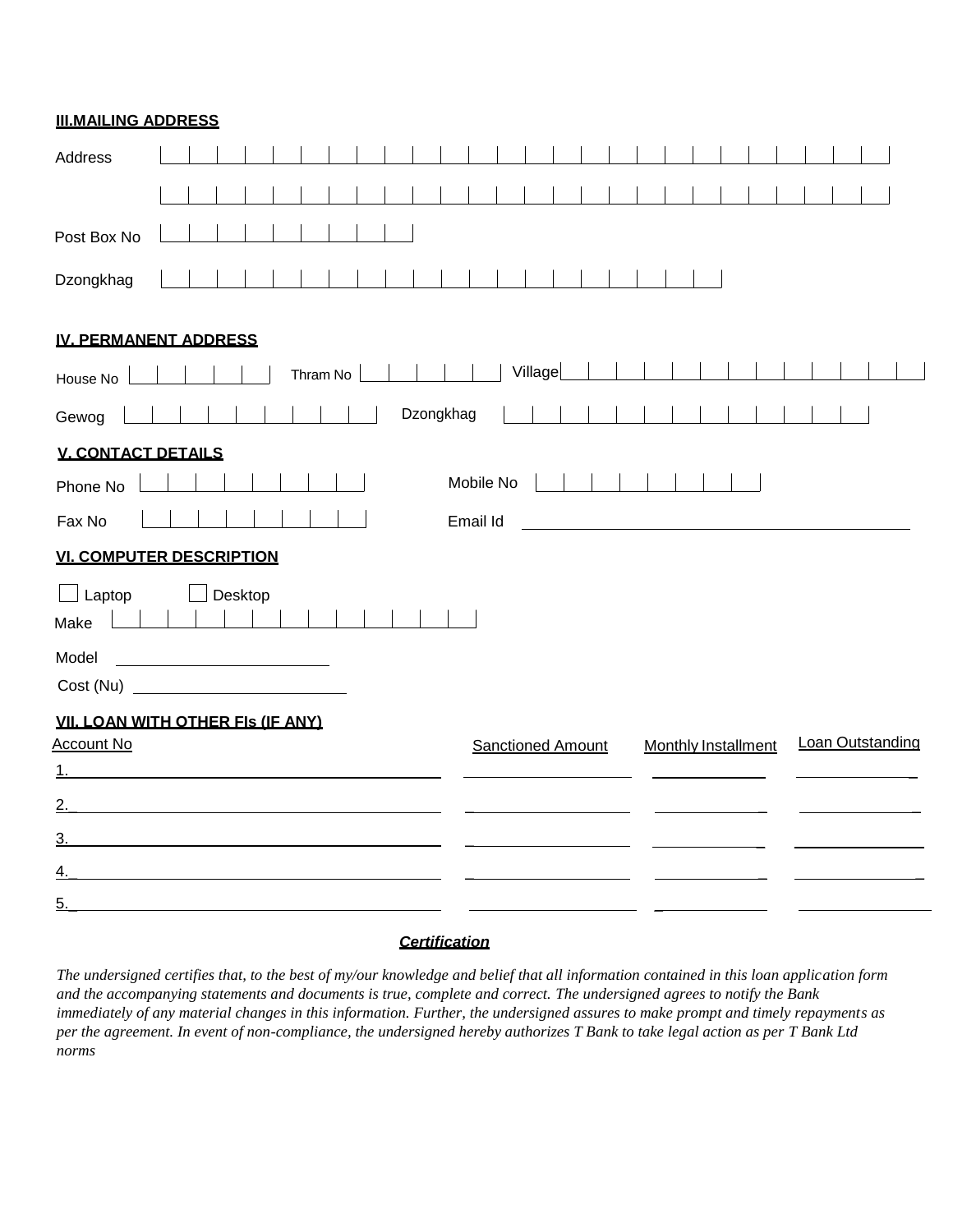#### *Consent Clause*

*I hereby provide my pre-consent to Credit Information Bureau (CIB) /T-Bank Limited (TBL) to use my personal information/data submitted herein this document today and hereafter by the CIB/TBL for official requirement within its jurisdiction. This consent clause constitutes waiver of my right to make any objection for using my personal information/data hereafter by CIB/TBL until I withdraw the same in writing.*

### Recommended: **(Signature of Head of Department/Organization)**

| (Personal Seal)                                                         |                                                                                      |  |  |  |  | (Office Seal) |  |  |  |  |  |
|-------------------------------------------------------------------------|--------------------------------------------------------------------------------------|--|--|--|--|---------------|--|--|--|--|--|
| Date<br>Place                                                           |                                                                                      |  |  |  |  |               |  |  |  |  |  |
| Legal Stamp and<br>Signature of Applicant                               | Applicant's Full Name                                                                |  |  |  |  |               |  |  |  |  |  |
|                                                                         | Date                                                                                 |  |  |  |  |               |  |  |  |  |  |
| <b>VIII. DOCUMENTS TO ENCLOSED</b>                                      |                                                                                      |  |  |  |  |               |  |  |  |  |  |
| Two Passport Size photographs (Recent)<br>Copy of Citizen Identity Card |                                                                                      |  |  |  |  |               |  |  |  |  |  |
|                                                                         | Initial Appointment Letter or latest Promotion Letter or Service Confirmation Letter |  |  |  |  |               |  |  |  |  |  |
| Latest pay slip authenticated by Account Officer                        |                                                                                      |  |  |  |  |               |  |  |  |  |  |
| Departmental Loan Repayment Undertaking                                 |                                                                                      |  |  |  |  |               |  |  |  |  |  |
| Invoice from Supplier                                                   |                                                                                      |  |  |  |  |               |  |  |  |  |  |

*\*Note: We request our valued customers to produce all documents in original for verification*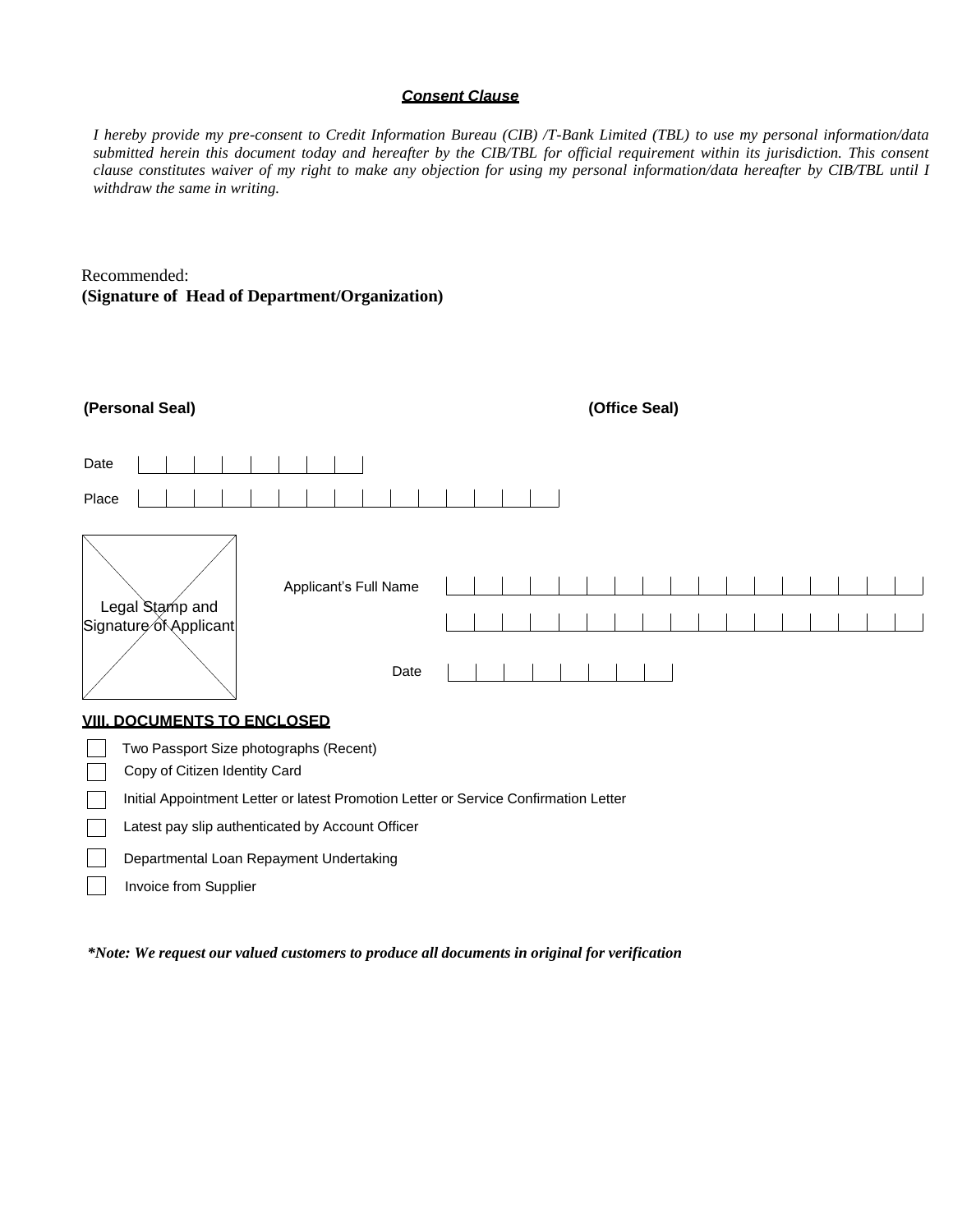



# **AFFIDAVIT FOR SALARY BASED LOANS THROUGH e-PEMS**

| declare that his/her monthly salary is being disbursed in the above mentioned savings account. |  |
|------------------------------------------------------------------------------------------------|--|

In the event, the applicant resigns/retires/separate from the office for any reasons, we will intimate T-Bank Ltd. immediately.

### SIGN AND SEAL of Accounts Officer/Finance Manager

| Name                     |  |
|--------------------------|--|
| <b>Office Contact No</b> |  |
| Date                     |  |

## SIGN AND SEAL of Head of the Department/Organization

| Name        |  |
|-------------|--|
| Designation |  |
| Date        |  |